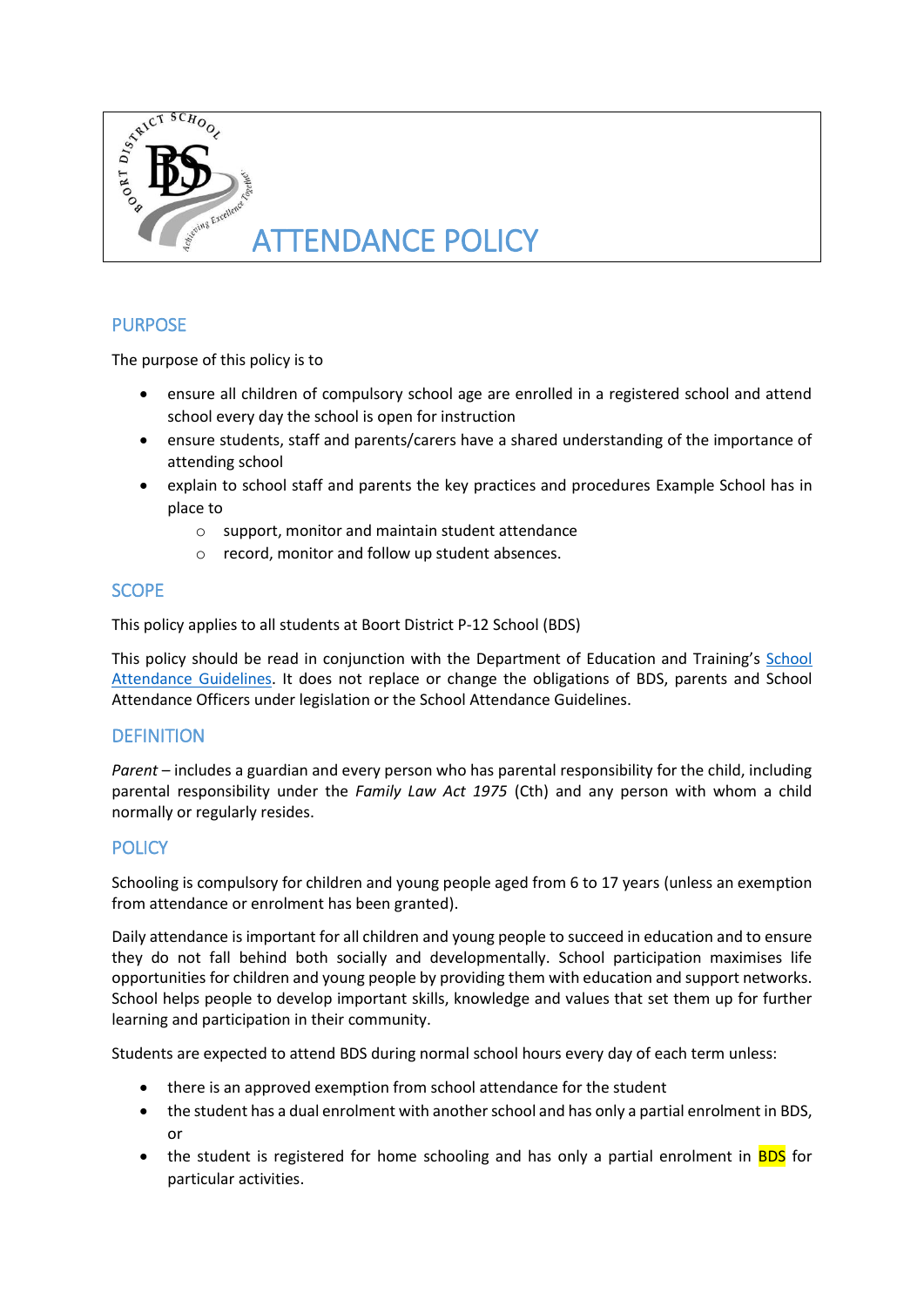Both schools and parents have an important role to play in supporting students to attend school every day.

BDS believes all students should attend school all day, every day when the school is open for instruction and is committed to working with its school community to encourage and support full school attendance.

Our school will identify individual students or cohorts who are vulnerable and whose attendance is at risk and/or declining and will work with these students and their parents to improve their attendance through a range of interventions and supports.

Students are committed to attending school every day, arriving on time and are prepared to learn. Our students are encouraged approach a teacher and seek assistance if there are any issues that are affecting their attendance.

BDS parents are committed to ensuring their child/children attend school on time every day when instruction is offered, to communicating openly with the school and providing valid explanations for any absence.

Parents will communicate with the relevant staff at BDS about any issues affecting their child's attendance and work in partnership with the school to address any concerns.

Parents will provide a reasonable explanation for their child's absence from school and endeavour to schedule family holidays, appointments and other activities outside of school hours.

#### Supporting and promoting attendance

BDS's *Student Wellbeing and Engagement Policy* supports student attendance.

Our school also promotes student attendance by: offering breakfast opportunities, pastoral care through Home Group teachers and Chaplain services. to support attendance]

#### Recording attendance

**[For primary schools]** BDS must record student attendance twice per day. This is necessary to:

- meet legislative requirements
- discharge BDS's duty of care for all students

Attendance will be recorded by the classroom teacher each morning on Xuno and checked in the afternoon to update attendance.

If students are in attendance at a school approved activity, the teacher in charge of the activity will record them as being present. If off campus, the teacher in charge will notify the Office of any absences so they can be recorded on Xuno.

**[For secondary schools]** BDS must record attendance in every class. This is necessary to:

- meet legislative requirements
- discharge BDS's duty of care for all students
- meet Victorian Curriculum and Assessment Authority requirements for VCE students

Attendance will be recorded by Home group teachers using Xuno, at Home Group meetings each morning and by individual class teachers each period.

If students are in attendance at a school approved activity, the teacher in charge of the activity will record them as being present. If off campus, the teacher in charge will notify the Office of any absences so they can be recorded on Xuno.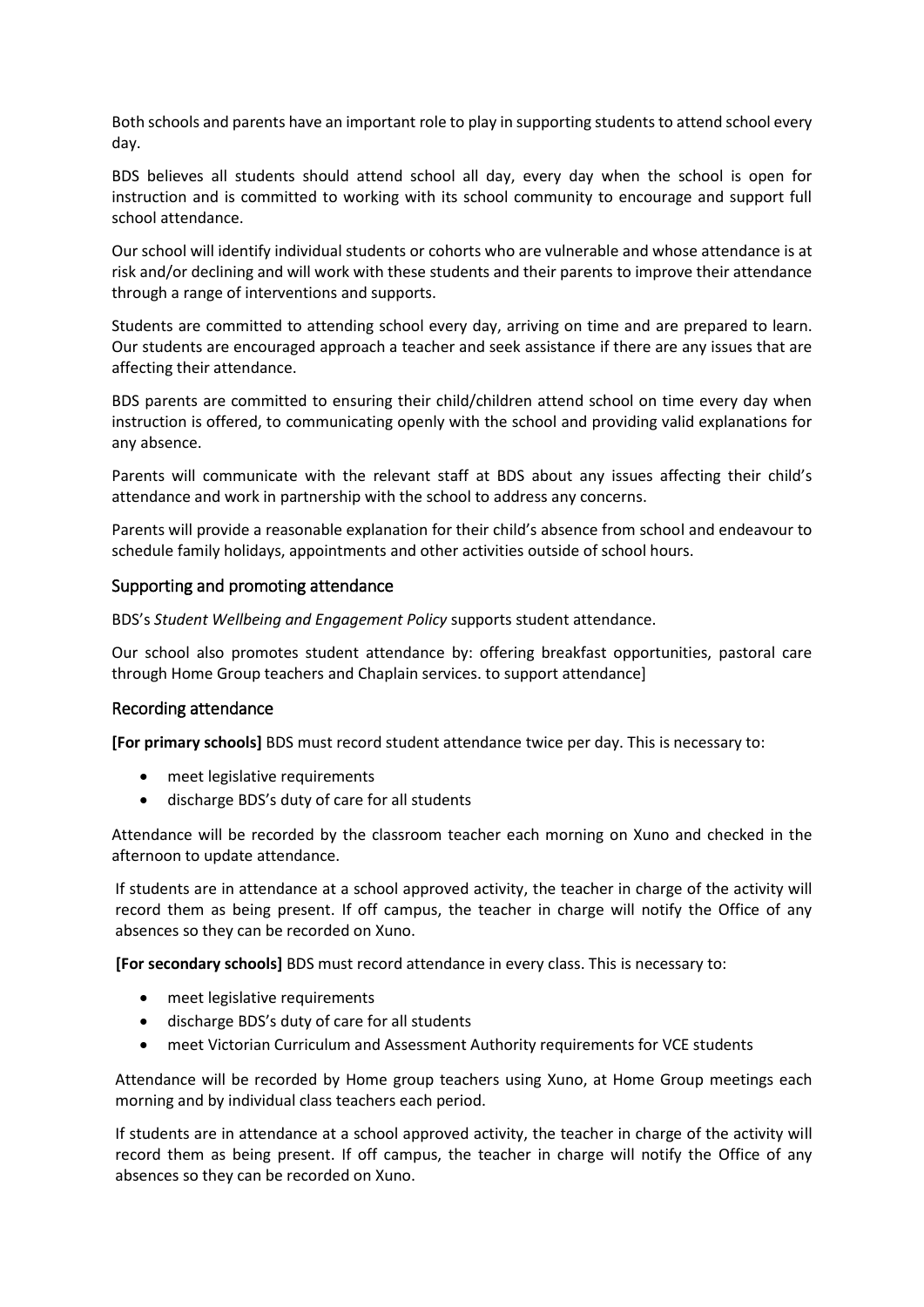## Recording absences

For absences where there is no exemption in place, a parent must provide an explanation on each occasion to the school.

Parents should notify BDS of absences by:

- Calling the Office to notify of an absence
- Sending a note with students on return to school (handed to Office or Home Group teacher)
- Notify the Home Group teacher via email through Xuno, in a written note or calling if an absence is a planned absence. Classroom teachers can then be notified

If a student is absent on a particular day and the school has not been previously notified by a parent, or the absence is otherwise unexplained, BDS will notify parents by SMS through the Xuno Management System. BDS will attempt to contact parents as soon as practicable on the same day of the unexplained absence, allowing time for the parent to respond.

If contact cannot be made with the parent (due to incorrect contact details), the school will attempt to make contact with any secondary contact/s nominated on the student's file held by the school, where possible, on the day of the unexplained absence. If necessary, emergency contacts will be called.

BDS will keep a record of the reason given for each absence. The principal will determine if the explanation provided is a **reasonable excuse** for the purposes of the parent meeting their responsibilities under the *Education Training Reform Act 2006* and the School Attendance Guidelines.

If BDS considers that the parent has provided a **reasonable excuse** for their child's absence the absence will be marked as '**excused absence**'.

If the school determines that no reasonable excuse has been provided, the absence will be marked as '**unexcused absence**'.

The Principal has the discretion to accept a reason given by a parent for a student's absence. The Principal will generally excuse:

- medical and dental appointments, where out of hours appointments are not possible or appropriate
- bereavement or attendance at the funeral of a relative or friend of the student, including a student required to attend Sorry Business
- school refusal, if a plan is in place with the parent to address causes and support the student's return to school
- cultural observance if the parent/carer notifies the school in advance
- family holidays where the parent notifies the school in advance

If no explanation is provided by the parent within 10 school days of an absence, it will be recorded as an 'unexplained absence' and recorded on the student's file.

Parents will be notified if an absence has not been excused.

#### Managing non-attendance and supporting student engagement

Where absences are of concern due to their nature or frequency, or where a student has been absent for more than five days, BDS will work collaboratively with parents, the student, and other professionals, where appropriate, to develop strategies to improve attendance, including:

• establishing an Attendance Student Support Group